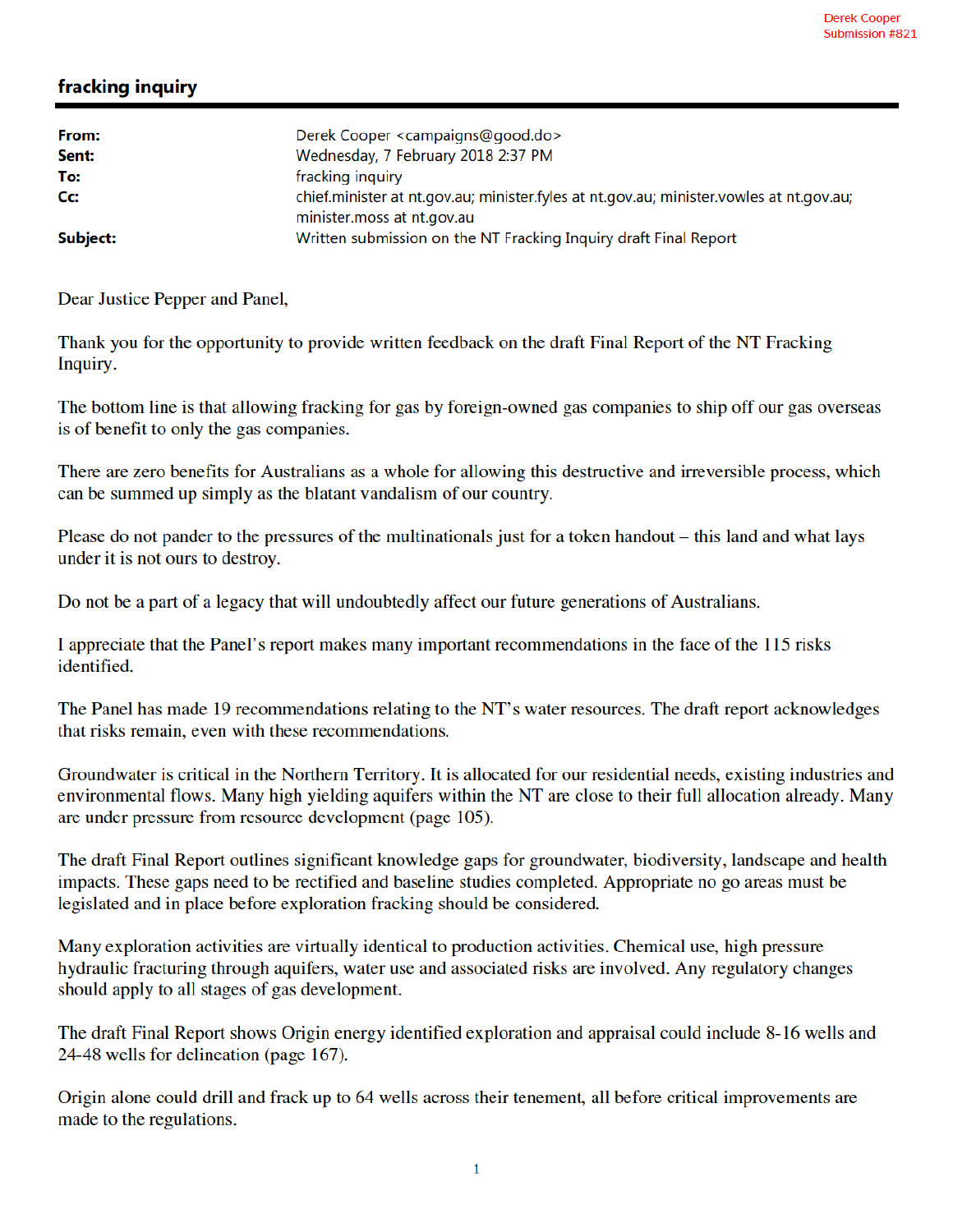With fracking companies combined, we could have a situation in the NT where there are over a hundred fracked gas wells across the landscape. That's all before production, without key law changes or baseline studies complete.

Critical studies identifying no go zones will difficult to achieve in an area already littered with fracked gas exploration wells.

I support the swath of new regulations and legislation required to try and protect landholders and water. However, that work needs to happen before the oil and gas industry is permitted to start fracking in the Northern Territory again.

The below critical recommendations must be improved and work completed BEFORE EXPLORATION fracking takes place.

Recommendation 5.1 (Enforceable code of practice for abandonment of onshore gas wells)

Recommendation 5.6 (Wastewater management framework)

Recommendation 7.1 (Water Act amended for shale extraction licence and payment for water)

Recommendation 7.4 (Strategic regional environmental and baseline assessment (SREBA), including a regional groundwater model, be developed and undertaken)

Recommendation 8.4 (Fire management plan and 10 year baseline assessment)

Recommendation 9.2 (Code of practice be developed and implemented for monitoring, detection and reporting of methane emissions)

Recommendation 10.1 (Human Health Risk Assessment prepared and approved)

Recommendation 12.11 (Social impact management plan) This recommendation should also be extended to allow for the legal right to say 'no' to fracking.

Recommendation 14.1 (Design and implement a full cost recovery system for fracking regulation)

Recommendation 14.16 (Legislation to regulate seismic surveys, drilling, hydraulic fracturing, and well abandonment)

Recommendation 14.18 (Fit and proper person test)

Recommendation 15.1 (Strategic regional environmental and baseline assessment (SREBA) undertaken and no go zones implemented)

In the NT there is a saying, "Once you frack you can't go back." Exploration fracking is no different. The studies, legal improvements and no-go zones suggested by the panel are critical. They must be actioned before any further fracking exploration.

Let's not wait until the production phase to put in place critical new regulations and laws. We must avoid delays to the protection of the Northern Territory's water, landscapes and people.

Thank you for considering my feedback on this critical matter for the future of the Northern Territory.